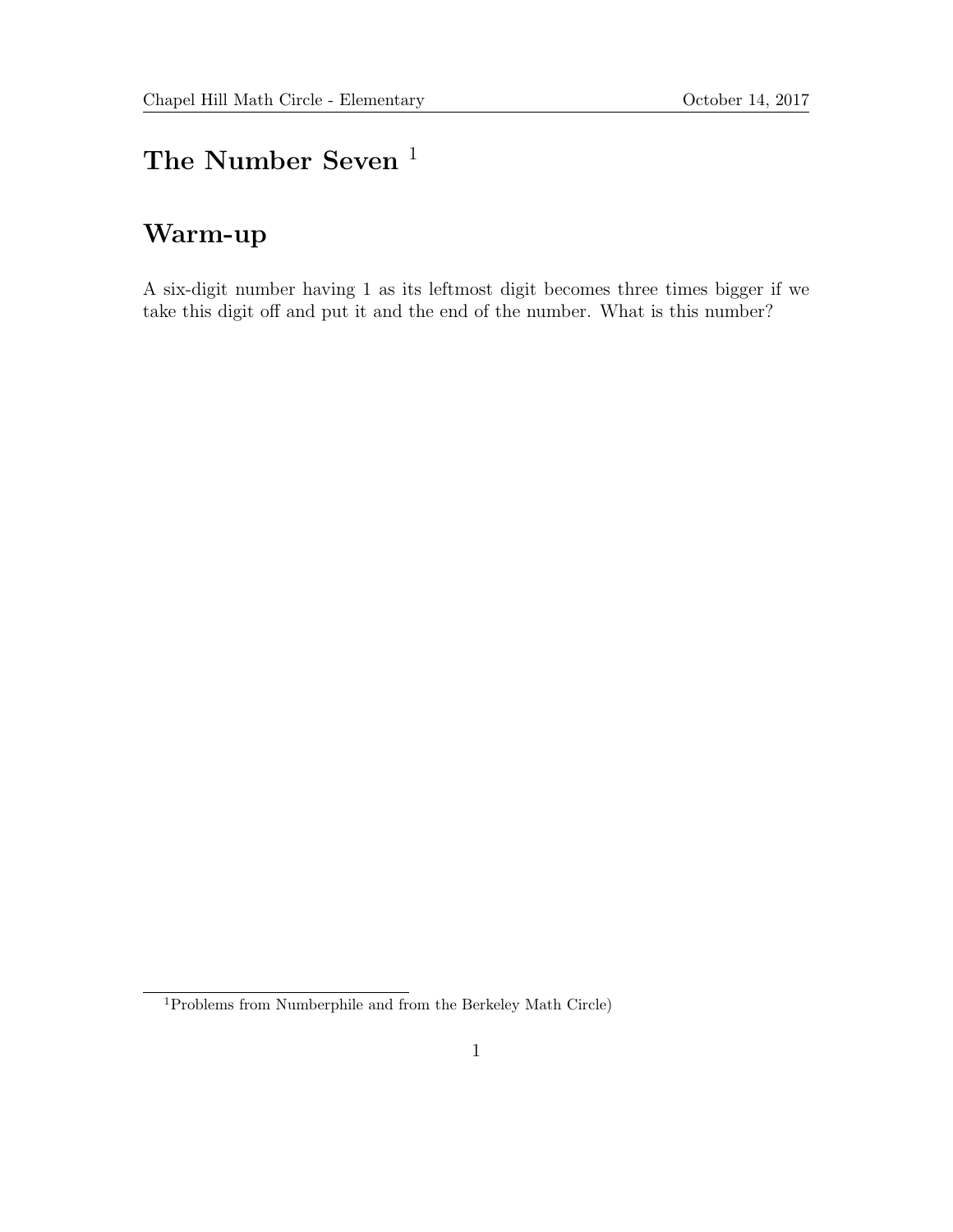# 1 Dividing by Seven

Below, divide 100 .... 0000 (20 zeroes) by 7.

Do you see a pattern? What is it?

How could you have saved yourself work?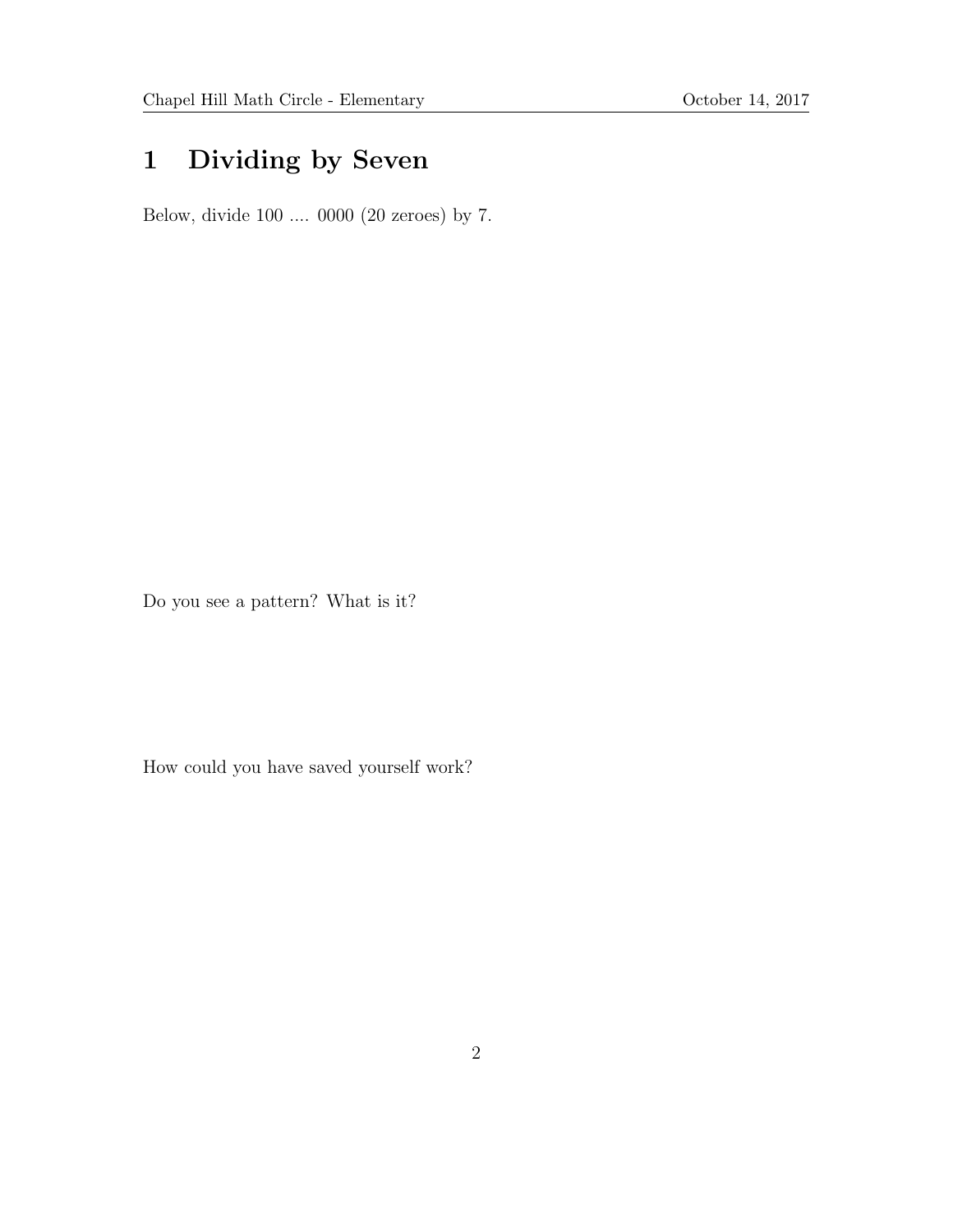Now, on a piece of scratch paper, divide 20 ... 000 (20 zeroes), 30 ... 000 (20 zeroes), 40 ... 000 (20 zeroes), etc., by 7, and write your results in the table below.

| $10 \cdots 000$ (20 zeros) $\div 7$ |  |
|-------------------------------------|--|
| $20 \cdots 000$ (20 zeros) $\div 7$ |  |
| $30 \cdots 000$ (20 zeros) $\div 7$ |  |
| $40 \cdots 000$ (20 zeros) $\div 7$ |  |
| $50 \cdots 000$ (20 zeros) $\div 7$ |  |
| $60 \cdots 000$ (20 zeros) $\div 7$ |  |
| $70 \cdots 000$ (20 zeros) $\div 7$ |  |

Therefore, the decimal representation of each fraction is as below:

| $1 \div 7$ |  |
|------------|--|
| $2 \div 7$ |  |
| $3 \div 7$ |  |
| $4 \div 7$ |  |
| $5 \div 7$ |  |
| $6 \div 7$ |  |
| $7 \div 7$ |  |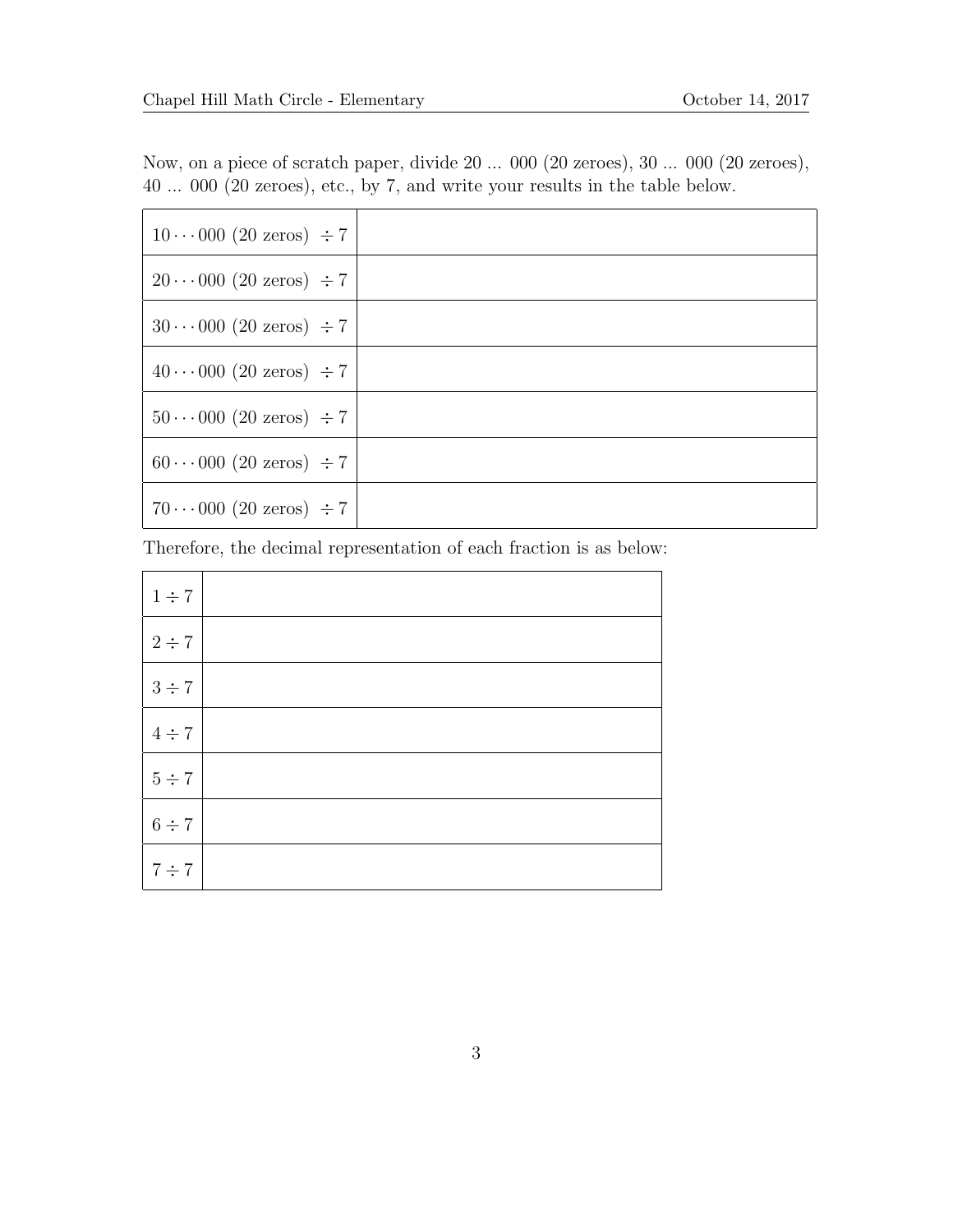Now, on a separate sheet of paper, multiply 142857 by 1, 2, 3, 4, 5, 6, and 7, and look at the results.

| $142857\times1$   |  |
|-------------------|--|
| $142857\times 2$  |  |
| $142857 \times 3$ |  |
| $142857 \times 4$ |  |
| $142857 \times 5$ |  |
| $142857 \times 6$ |  |
| $142857 \times 7$ |  |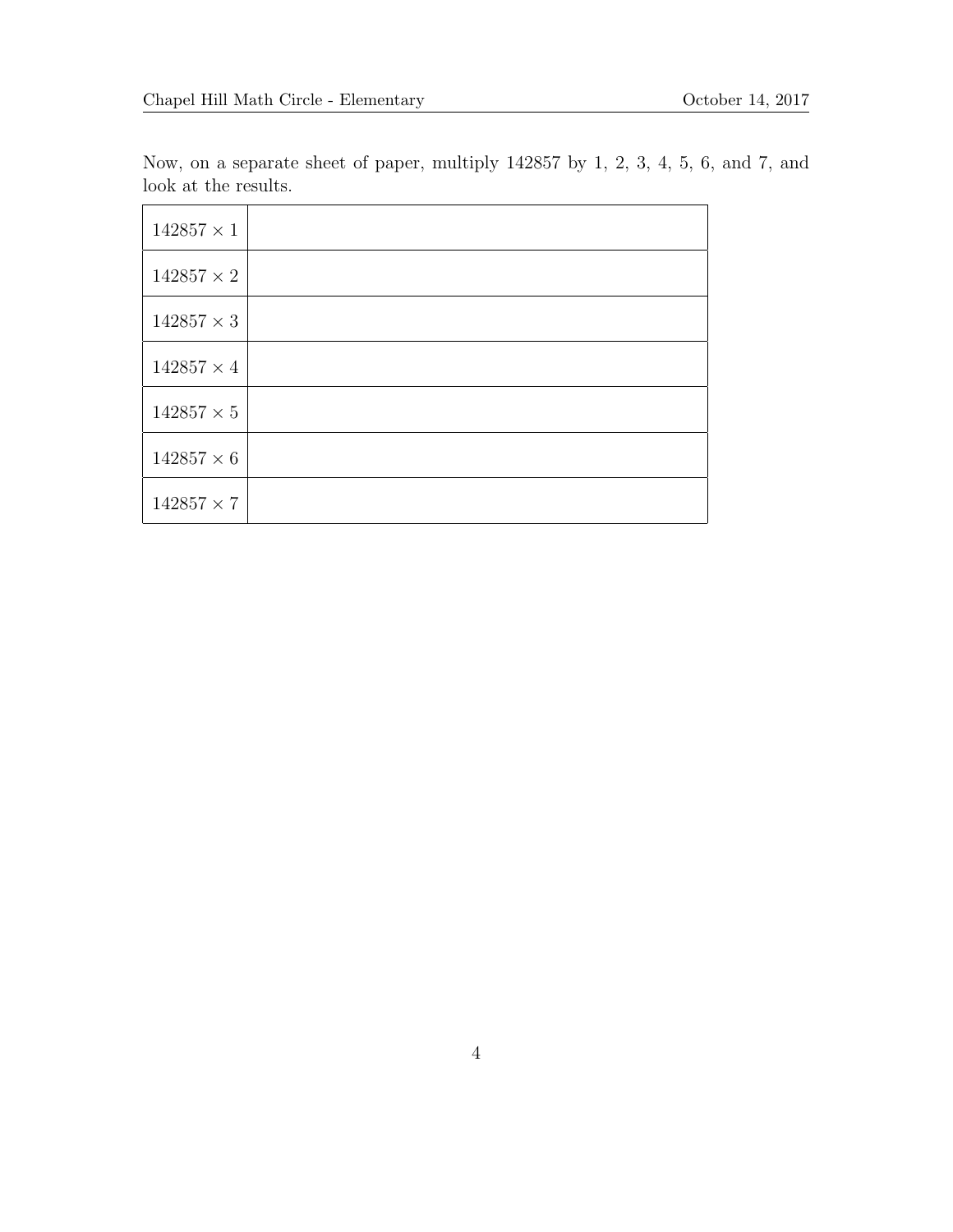#### 2 Tricks with 142857

- 1. Split and add trick.
	- (a) Take the number 142857 and split it into three 2-digit by drawing three vertical lines. Add up the three numbers. What do you get?
	- (b) Take the number 142857 and split it into two 3-digit numbers by drawing one vertical line in the middle. Add up the two 3-digit numbers. What do you get?
	- (c) Take the number 142857 and write it twice. Split the resulting 12 digit number into 4-digit numbers. Add the 4-digit numbers. What do you get?
	- (d) Can you find a similar trick adding 5-digit numbers?
- 2. Multiplication trick.
	- (a) Pick any number.N between 1 and 100.
	- (b) Multiply 142857 by that number.
	- (c) If your answer has more than 6 digits, draw a line to the left of the 6 rightmost digits.
	- (d) Add together the numbers on the left and right of the line.
	- (e) Compare your answer to your neighbor's answer.

Try to predict which numbers  $N$  give you similar answers and which give you different answers.

3. Addition trick: Consider the following numbers, all permuted from each other.

Pick any two of the numbers on the list and add them up. Do you get anything interesting?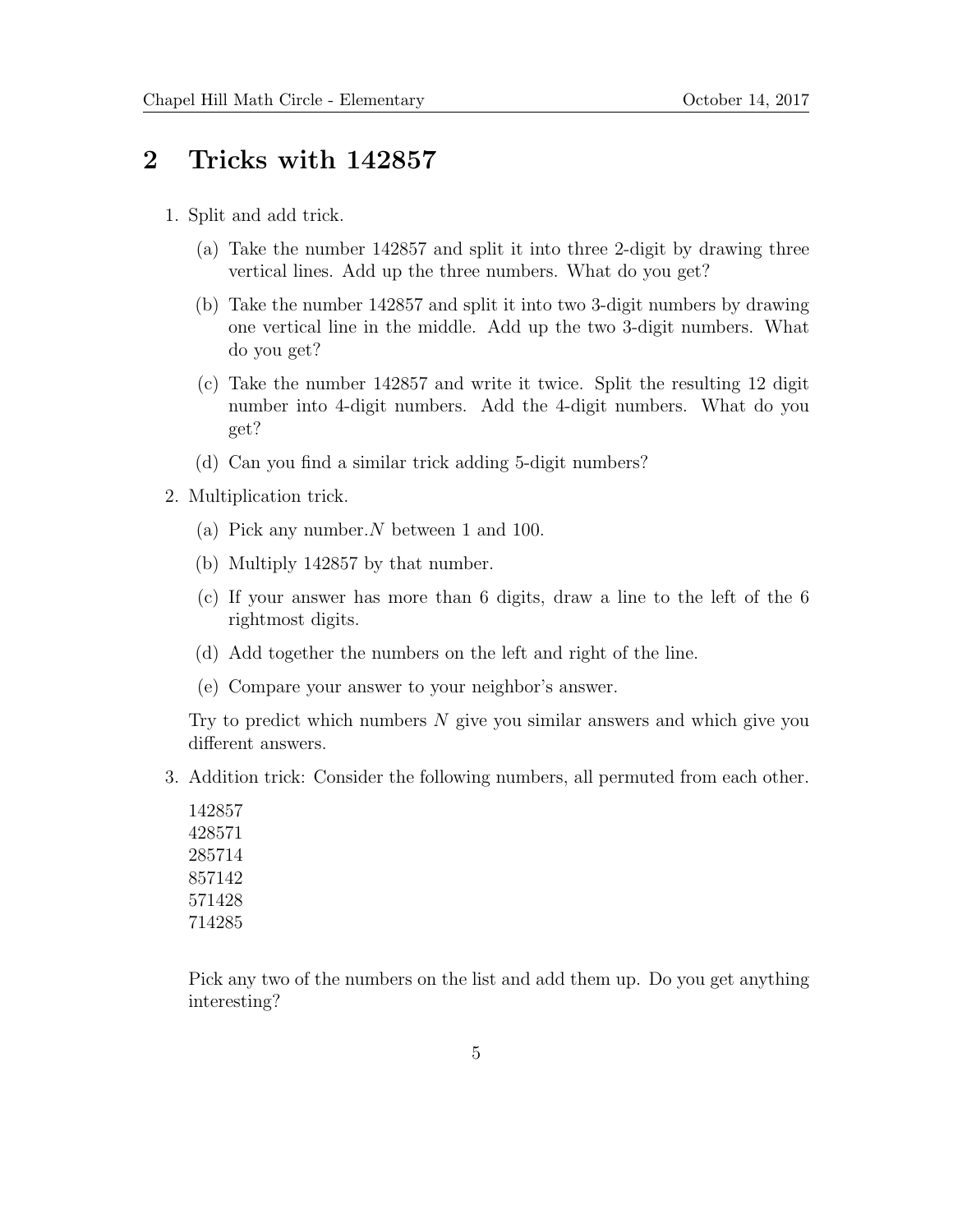4. Doubling trick: Start with the number 14, double it to get 28, double that to get 56, and so on. Write each of these numbers in a long list, shifting over by 2 decimal places each time, as below.



Add up this list of numbers. What do you get?